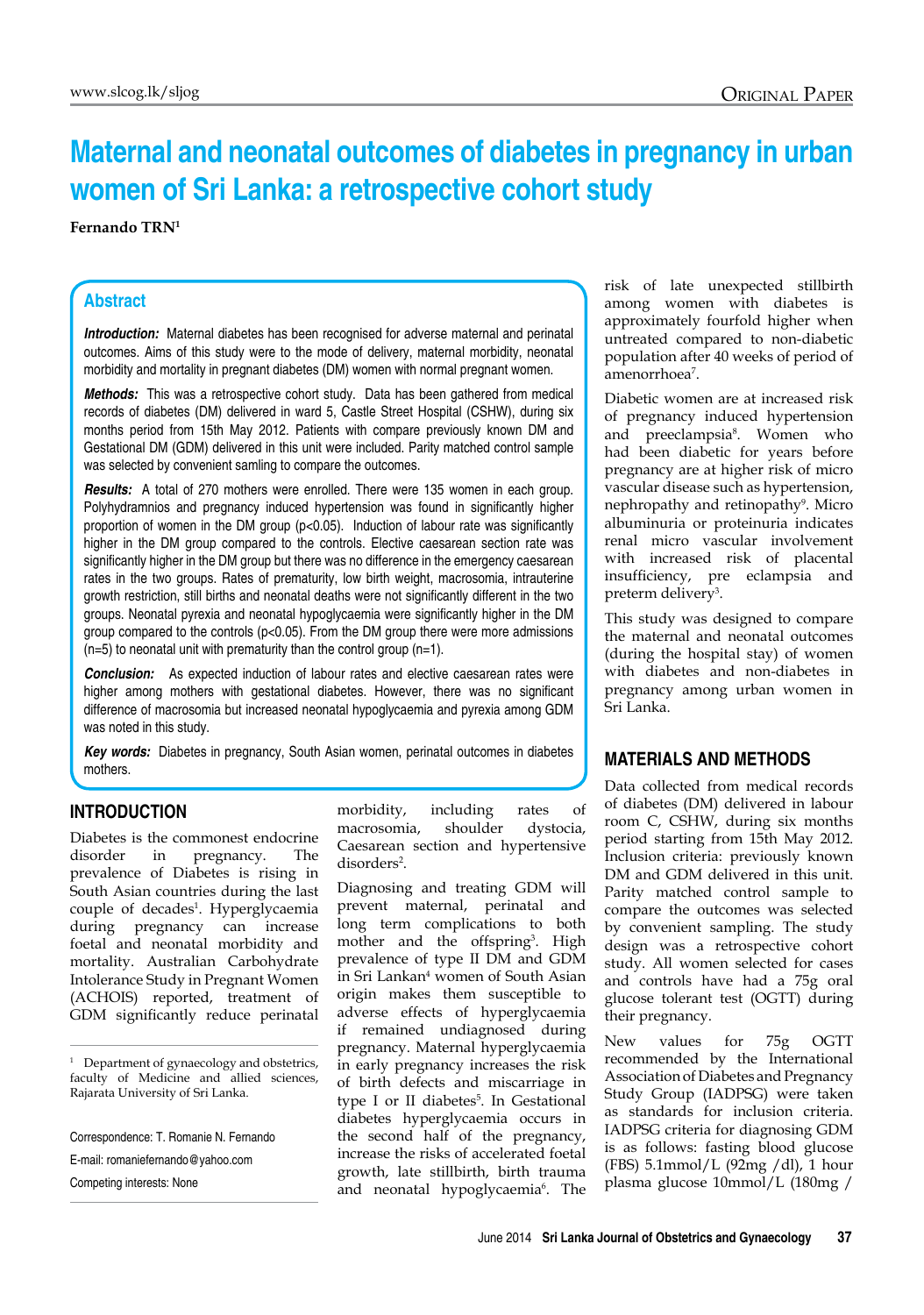dl) and 2 hour plasma glucose 8.5mmol /L (153 mg /dl). If one value of the three samples OGTT was above the threshold the woman was diagnosed as GDM. Those women diagnosed as DM in pregnancy were followed up with blood sugar series at regular intervals and treatment was decided accordingly. All women selected to the DM group had good compliance to their individual treatment protocols. Four women were excluded from the DM group as their compliance to treatment was doubtful. Ethical clearance was obtained from the ethic review committee of Castle Street Hospital for women, Colombo.

## **Statistical analysis**

Phenotypic data were directly entered into an electronic database and manually verified for errors. In the analysis, summary values are presented as the mean [standard deviation (SD)] when data were normally distributed, and as the median (inter quartile range) when not distributed normally. Student's t-test was used to test for differences between groups where the data were normally distributed. Chi square test and Fisher's exact test were used to compare frequencies and proportions when categorical data are presented as percentage distributions. P value <0.05 was taken as the level of significance.

## **Results**

Total number of deliveries during the six months study period was 1264. Total sample size 270 women with 135 diabetic women and 135 parity matched normal pregnant women. There were 15 women previously diagnosed as type II DM and 120 diagnosed as GDM during pregnancy. The percentage of DM in pregnancy in this study was 10.6%. Percentage of GDM was 9.4% and pre- pregnancy DM was 1.2%.

Polyhydramnios at term was the commonest maternal complication in pregnancy in the DM women with 16 (11.8%) women and only four  $(2.9\%)$  in the control group  $(p<0.01)$ . Pregnancy induced hypertension without protein urea was the second frequent complication in eleven (8%) of DM women (p=0.02) compared to the controls having only three (2.2%). Other antenatal maternal complications were preterm labour (3 in DM versus none in the controls), hypothyroidism (2 in DM versus one in the controls) and anaemia (one in the DM versus two in the controls) with no statistical difference in both groups. Oligohydramnios was detected in four women in the DM group versus six women in the control group  $(p=0.3)$ .

There were 16 (11.8%) women with high Fasting (>110mg/dl) or 2hour postprandial blood glucose (>140mg/ dl) in the GDM group 48 hours after delivery. Primary postpartum haemorrhage was the commonest postpartum complication found in the control group with four women and only one in the DM group  $(p=0.1)$ .

Comparison of mean, standard deviation of birth weight and the period of amenorrhoea at delivery is given in table 1. Comparison of onset of labour and induction of labour, mode of delivery in the two groups and neonatal out comes are given in table 2, 3, 4 respectively. Shoulder dystocia was not encountered in this study population.

Descriptive data of seven neonates admitted to neonatal unit in the DM group and neonatal unit admissions of seven neonates in the control group are given in table 5 and 6 respectively. The duration of stay in the neonatal unit was similar in both groups, with a mean of 3 days and the range 1-5 days (when the 29 week extreme premature neonate was excluded in the DM group). There were only two birth defects in the whole study group with a cleft palate and a cystic hygroma in neonates of GDM mothers.

# **Discussion**

Diabetes in pregnancy has adverse maternal and perinatal outcomes compared to normal pregnancy<sup>10</sup>. This study found that in women with DM in pregnancy had a significantly higher frequency of polyhydramnios and pregnancy induced hypertension compared to controls. Polyhydramnios was defined as amniotic fluid index of 20cm or more. This is a common complication in GDM women when glycaemic

| Table 1: comparison of mean, standard deviation (SD) of birth weight (BW) and<br>period of amenorrhoea (POA) at delivery |        |          |                      |           |
|--------------------------------------------------------------------------------------------------------------------------|--------|----------|----------------------|-----------|
|                                                                                                                          | BW(Kg) |          | Delivery POA (weeks) |           |
|                                                                                                                          | DM     | controls | DM                   | controls  |
| Mean                                                                                                                     | 2.95   | 3.05     | 37.2                 | 38.4      |
| <b>SD</b>                                                                                                                | 0.52   | 0.49     | 1.2                  | 3.2       |
| P value                                                                                                                  | 0.10   |          |                      | $< 0.01*$ |
| .                                                                                                                        |        |          |                      |           |

\* indicates the two groups are significantly different

| Table 2: comparison of onset of labour and induction of Labour (IOL) |            |                |           |
|----------------------------------------------------------------------|------------|----------------|-----------|
| Onset of labour                                                      | DM $n$ (%) | Controls n (%) | P value   |
| spontaneous                                                          | 13 (10%)   | 66 (49%)       | $< 0.01*$ |
| <b>Induction</b>                                                     | 58 (43%)   | 21(16%)        | $< 0.01*$ |
| Emergency LSCS after IOL<br>13 (22%)<br>0.32<br>7(33%)               |            |                |           |
| LSCS (lower segment caesarean section), n (number)                   |            |                |           |

| Table 3: comparison of mode of delivery |            |                |           |
|-----------------------------------------|------------|----------------|-----------|
| Mode of delivery                        | DM $n$ (%) | Controls n (%) | P value   |
| Normal vaginal delivery                 | 57 (42%)   | 71 (53%)       | $< 0.01*$ |
| Forceps delivery                        | 00         | 01             |           |
| Elective LSCS                           | 59 (44%)   | 42 (31%)       | $< 0.05*$ |
| Emergency LSCS                          | 19 (14%)   | 21(16%)        | 0.73      |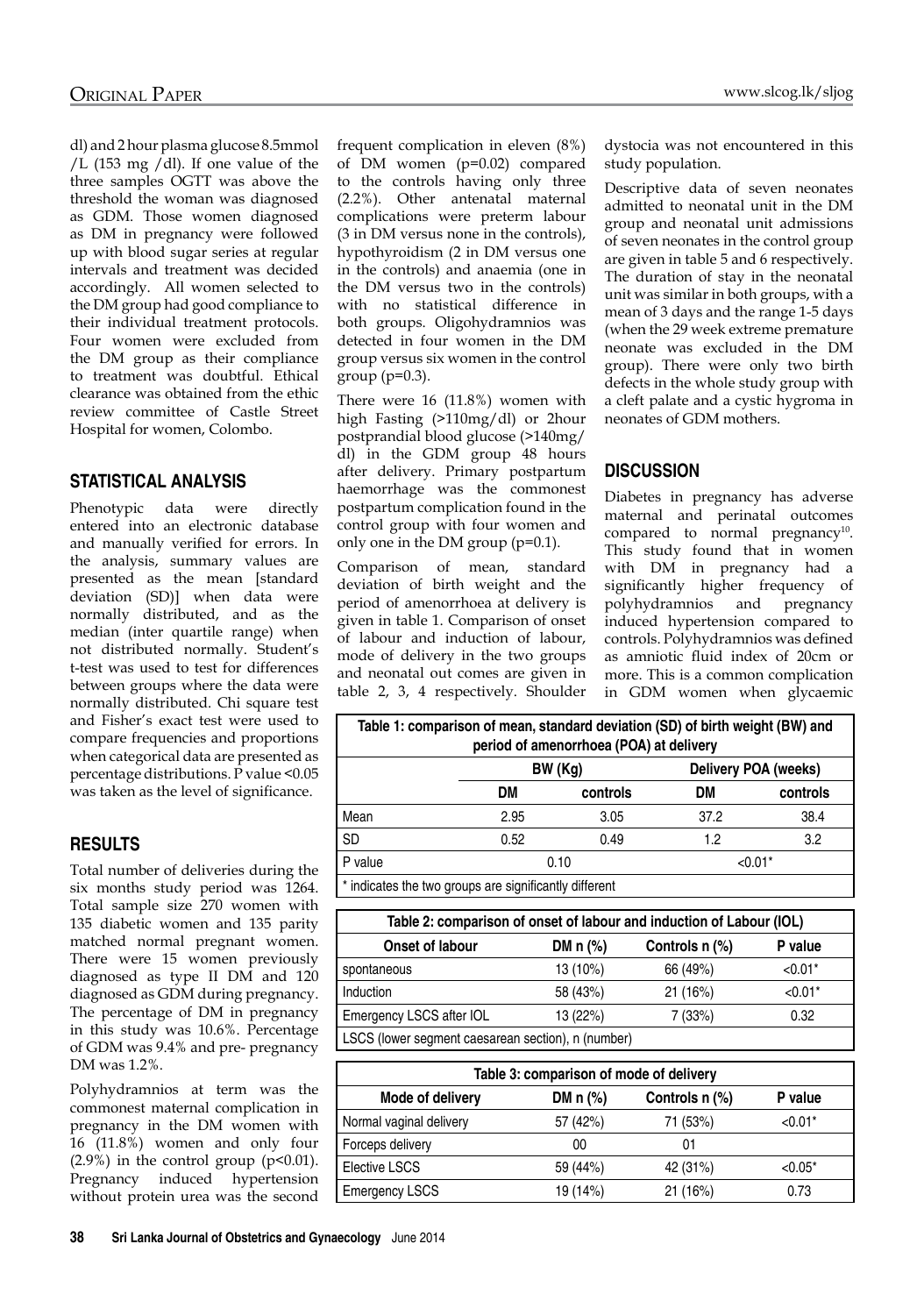| Table 4: comparison of neonatal out comes |             |                |         |
|-------------------------------------------|-------------|----------------|---------|
| <b>Neonatal outcomes</b>                  | DM $n$ (%)  | Controls n (%) | P value |
| Macrosomia ( $\geq$ 3.5kg BW)             | 20 (15%)    | 22 (16%)       | 0.72    |
| Low BW ( $\leq$ 2.5Kg BW)                 | 24 (18%)    | 17 (13%)       | 0.68    |
| Intra uterine growth restriction (IUGR)   | 05(4%)      | 08 (6%)        | 0.39    |
| Admission to NNU                          | 07(5%)      | 07(5%)         | 0.77    |
| Prematurity (<37 weeks)                   | 07(5%)      | 03(2%)         | 0.19    |
| Hypoglycaemia                             | 07(5%)      | 01 $(0.7%)$    | $0.03*$ |
| Still births & neonatal deaths            | 01 $(0.7%)$ | 01 $(0.7%)$    | 0.77    |
| Neonatal pyrexia                          | 05 (4%)     | 00             | $0.02*$ |
| NNU (neonatal unit)                       |             |                |         |

| Table 5: descriptive data of neonatal unit admissions of seven neonates in the DM<br>group |                    |                                     |                                                                                         |
|--------------------------------------------------------------------------------------------|--------------------|-------------------------------------|-----------------------------------------------------------------------------------------|
| <b>BW</b><br>(Kg)                                                                          | POA at<br>delivery | Mode of delivery                    | <b>Complications</b>                                                                    |
| 1.15                                                                                       | 29                 | Pre Term Vaginal<br>Delivery (PTVD) | Premature pre labour rupture of membranes<br>(PPROM), Preterm labour (PTL), Prematurity |
| 1.6                                                                                        | 35                 | <b>Emergency LSCS</b>               | Pre eclampsia, Growth restriction (IUGR),<br>Prematurity                                |
| 1.75                                                                                       | 35                 | <b>PTVD</b>                         | Prematurity                                                                             |
| 1.75                                                                                       | 36                 | Elective LSCS                       | <b>IUGR, Prematurity</b>                                                                |
| 2.36                                                                                       | 35                 | <b>Emergency LSCS</b>               | Foetal distress, Prematurity                                                            |
| 2.94                                                                                       | 38                 | <b>Emergency LSCS</b>               | Foetal distress, Neonatal anaemia                                                       |
| 3.2                                                                                        | 36                 | Elective LSCS                       | Transient tachypnoea of the new born (TTN)                                              |

control is sub optimal. However there was no increase perinatal morbidity or mortality in these women. Although pregnancy induced hypertension was significantly higher in the DM group this was not associated with pre eclampsia. The presence of type II DM was 1.2% and none of these women had micro vascular disease detected during the current pregnancy, the duration of disease ranged from 0.5 years to 7 years prior to present pregnancy.

The mean delivery POA in the DM group was 37 weeks and two days (SD=1.2), this was significantly low compared to the 38 weeks and four days (SD=3.4) in the controls (table 1). This difference can be attributed to the higher rate of induction of labour in the DM group 43% compared to 16% in controls (table 2). Also the significantly high elective caesarean rate (44%) in the DM group compared to 31% in the controls too may contribute to the lower mean POA at delivery in the DM (table 3). No significant different of the mean BWs were found, the lower mean POA at delivery of DM mothers may have been a contributory factor (table 1).

Neonatal complications such as macrosomia (BW ≥3.5Kg), prematurity, intra uterine growth restriction, still births and neonatal deaths were not statistically different in DM compared with controls (table 4). These findings could be attributed to the good treatment compliance of the DM mothers, an optimal glycaemic control during the pregnancy and timely delivery. Although there was no statistical significant increase of prematurity in the DM group of the five premature infants needing intensive care admissions, only two had preterm labour, two emergency sections for pre eclampsia and fetal distress, the other was an elective delivery (table 5). The elective delivery of DM with a normal glycaemic control should be delayed up to 39 completed weeks as evidence show respiratory morbidity in neonates, requiring admission to

the neonatal intensive care is more if delivered early by elective caesarean section<sup>11</sup>.

Hypoglycaemia (plasma glucose ≤50mg/dl) a known complication of neonates of DM mothers was significantly higher in DM group compared to controls with in the first 24hours of delivery (table 4). Neonatal hypoglycaemia is a consequence of persistent fetal hyper-insulinaemia occurring after birth when the maternal transfer of glucose has ceased. This study also found neonatal pyrexia to be significantly higher in the DM group compared to controls (table 4).

Sixteen (11%) women had high fasting and post prandial blood glucose 48 hours after delivery; they were not previously known type II DM. Majority of the GDM women will subsequently become type II DM12. Life style changes to minimize weight gain with physical activity and diet had shown to slow the progression to type II DM in these women $12$ .

Maternal diabetes with suboptimal glycaemic control can influence aspects of fetal metabolic programming and an increased risk of type 2 diabetes in adult life<sup>13</sup>. Therefore diagnosing DM and optimal glycaemic control during pregnancy will minimise the short term and long term complications to the offspring of DM mothers.

# **Acknowledgements**

- 1. Dr. YAG Perera, consultant obstetrician and gynaecologists, for assistance given to carry out the study in ward 5 and 6 Castle street hospital for women, Colombo 8.
- 2. Dr. AGPM Padeniya, Medical officer De soysa hoapital for women, Colombo, for the assistance given for data processing.
- 3. Dr. PK Abeysundara, Medical officer, base Hospital Negombo, for the advice given on statistical analysis. ■